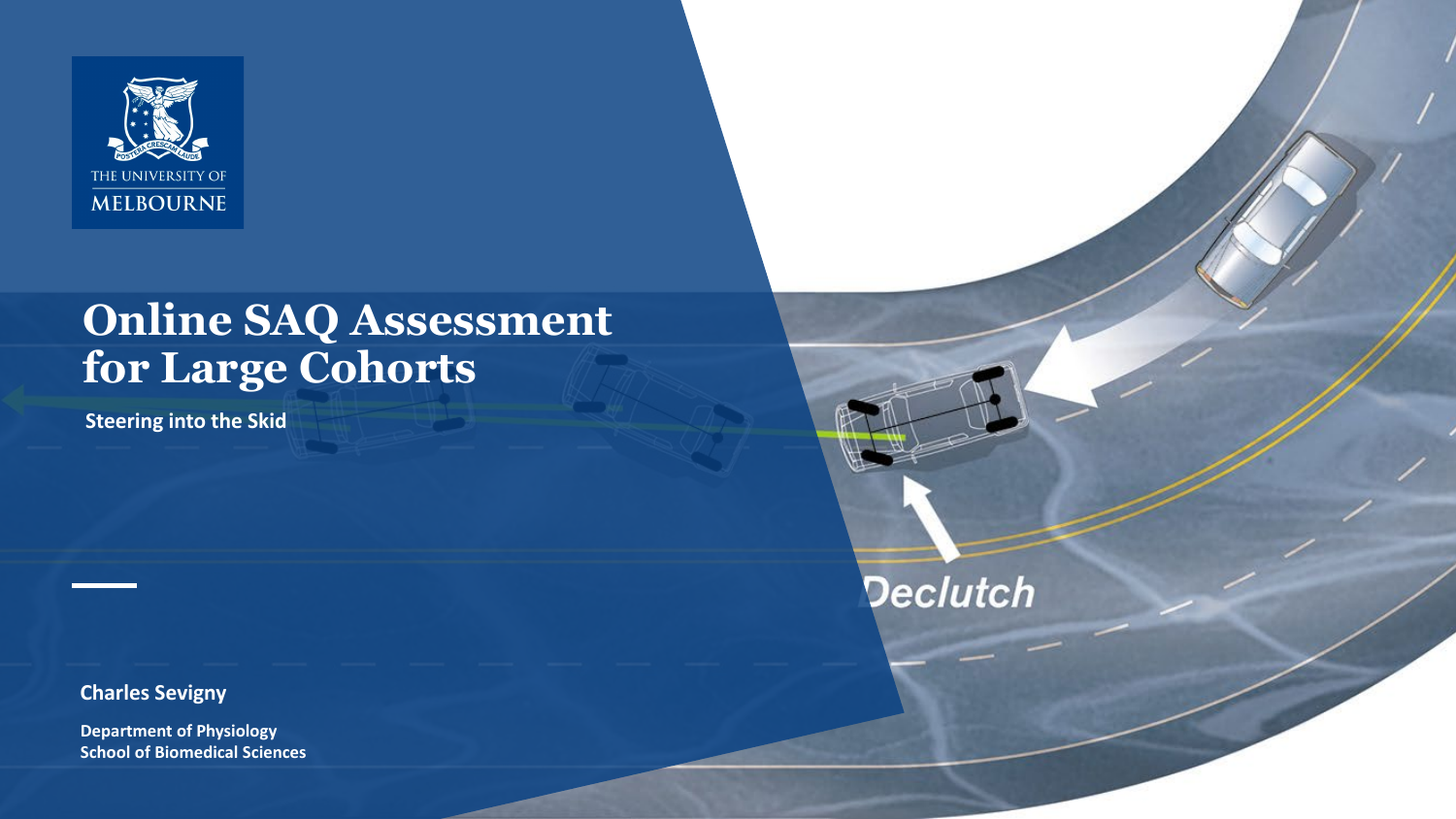## **Online Assessment: Inconvenient Truths**

- Regardless of 'the rules', all online assessment is open resource, open collaboration.
- Barring collaboration and resources punishes the honest students.
- In a large cohort, at least some students will experience every issue possible (technical, connectivity, etc.).
- Assessment open for short timeframes amplifies connectivity issues and requires accounting for OS students in different time zones.
- 'Online invigilation' is highly invasive.

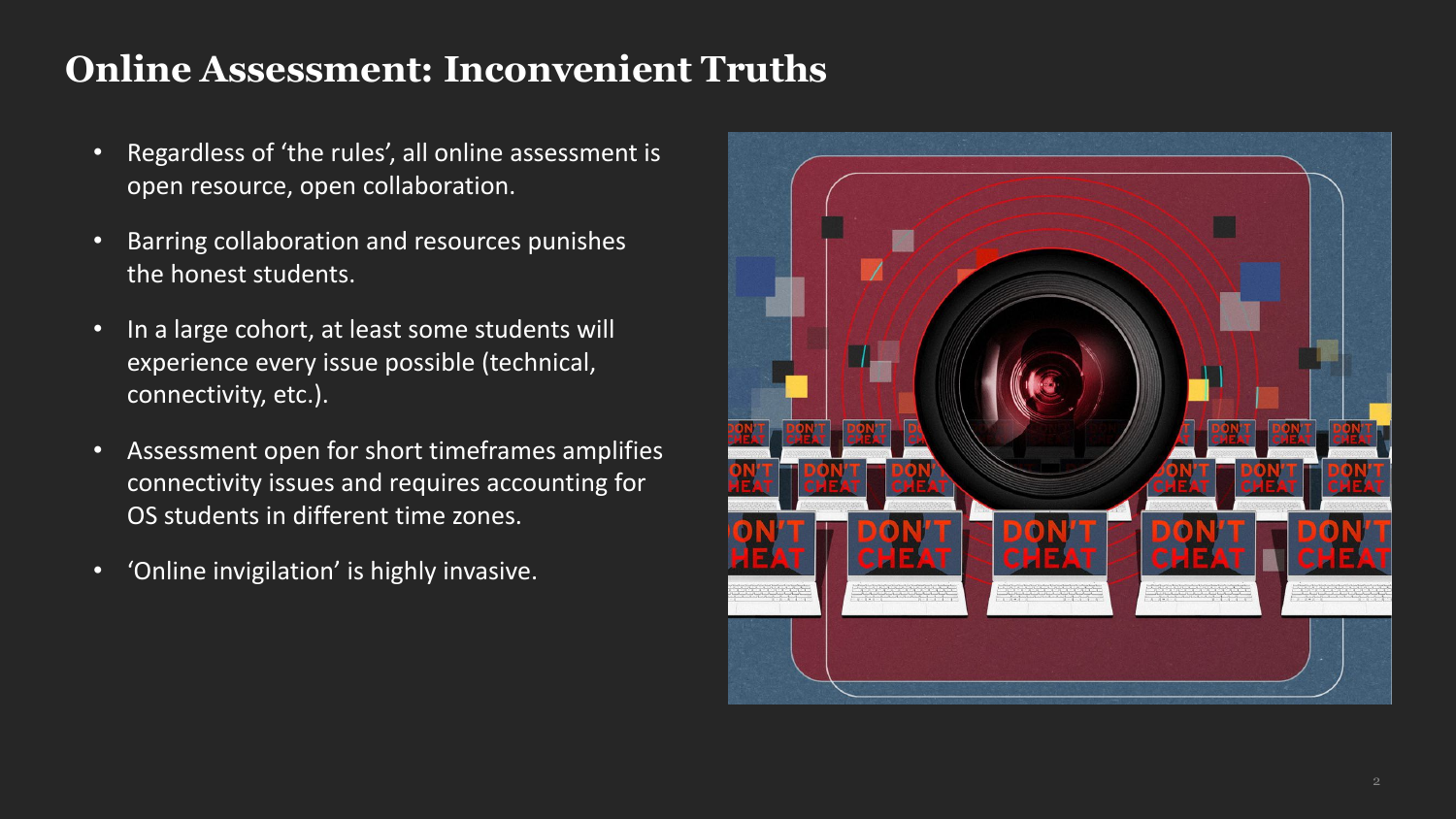# **Human Physiology MST and Final Exam Format**

- Short answer questions
- Open collaboration
- Open resource
- Open for 12 hours (MST) to 14 hours (EOS Exam)
- MS Word doc to fill in and upload through **Turnitin**

#### The Rules

- No plagiarism
- No open forums (discussion board, Facebook pages etc)
- No asking questions in Yahoo answers, etc.
- Encouraged to keep groups small

Q4- One potential cause of hypovolemic shock is **osmotic diuresis in the nephron** due to hyperglycemia (high blood glucose). This is commonly due to diabetes and is one reason diabetes results in high urine output. Describe how high blood glucose can lead to excessive diuresis. **(75-125 words; 6 marks)**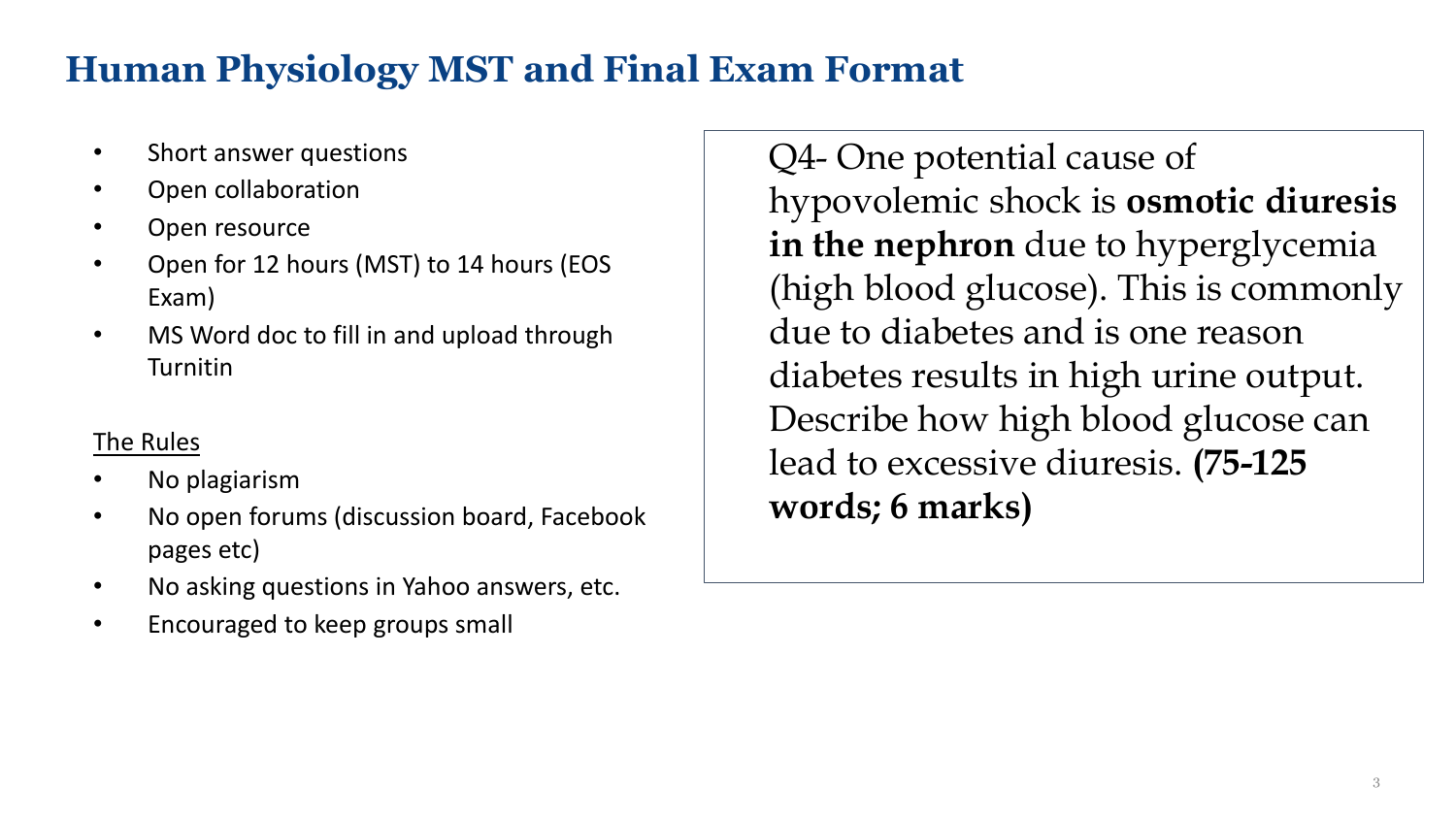# **Writing questions**

- Attempting to avoid 'Google-able' or factual recall questions.
- Aim for questions which encourage discussion and debate.

Consider four preparations, each with a chamber containing a mystery muscle fibre connected to a force transducer and a stimulating electrode. You are able to:

- Stimulate the muscle fibre and cause an action potential
- Vary stimulation frequency and amplitude
- Measure the contractile force of the muscle fibre but **NOT the duration** (don't ask me why. You bought the cheapest force transducer they had at K-Mart).
- Change the composition of the artificial extracellular fluid in the muscle chamber i.e. add or remove ions. You may 'reset' this between experiments.

Each of the four preparations contain a different type of muscle fiber:

- A slow-twitch skeletal muscle fibre
- A fast-twitch skeletal muscle fibre
- A cardiac contractile cell
- A cardiac autorhythmic cell

Describe how you would go about determining which type of muscle fibre is in the chamber. There is no one correct answer to this, but you must describe your reasoning in the context of Physiology. **(**I did this in **350 words** ensuring I described the Physiology, but yours may vary depending on your method; **15 marks)**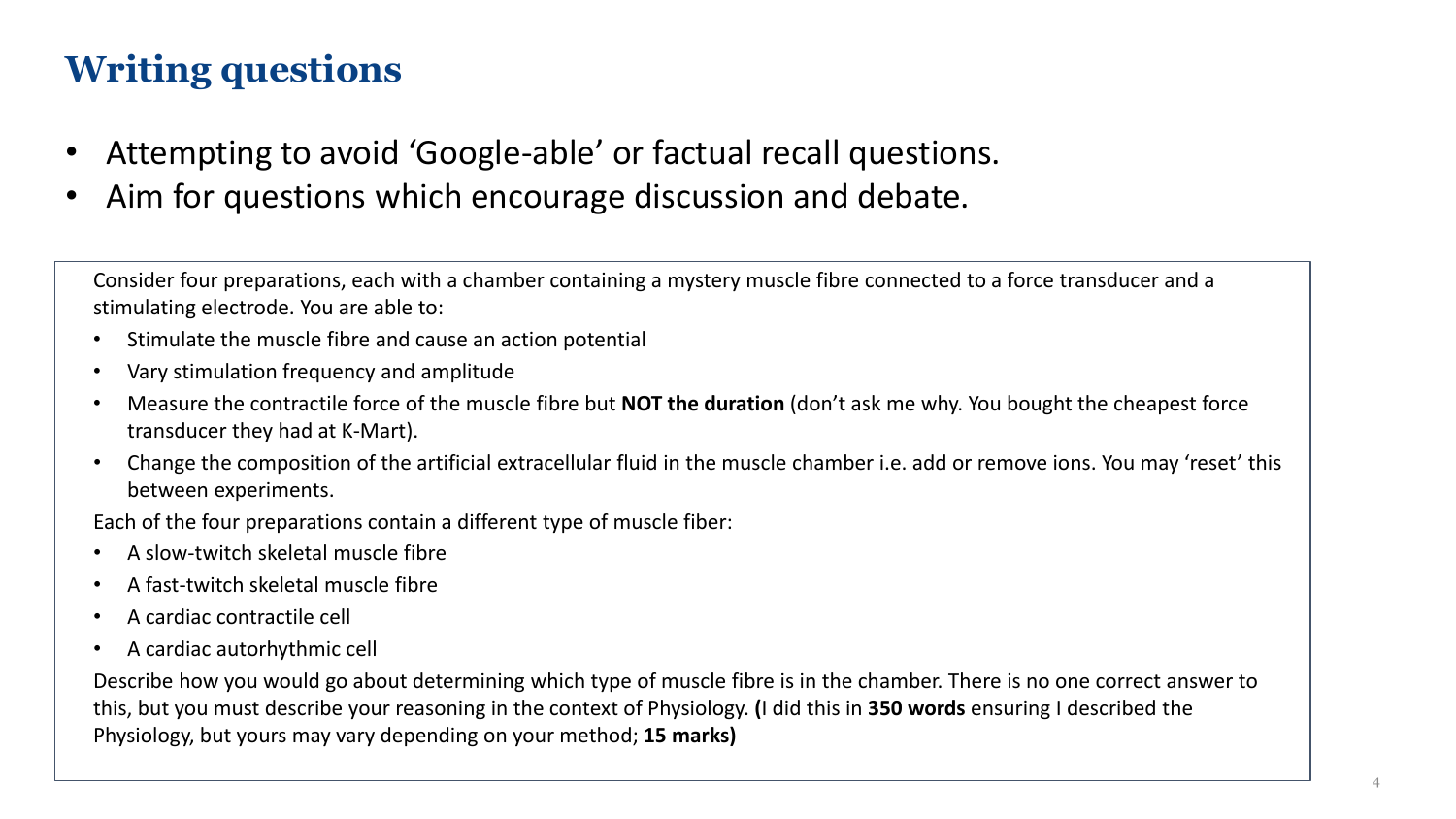### **Marking and Feedback**

- Each question was marked by one assessor across all studentseliminated variability between papers
- No feedback was left on student papers
- Assessors had one week to mark and provided feedback on common errors
- Students were provided with model answers and general demonstrator feedback for each question

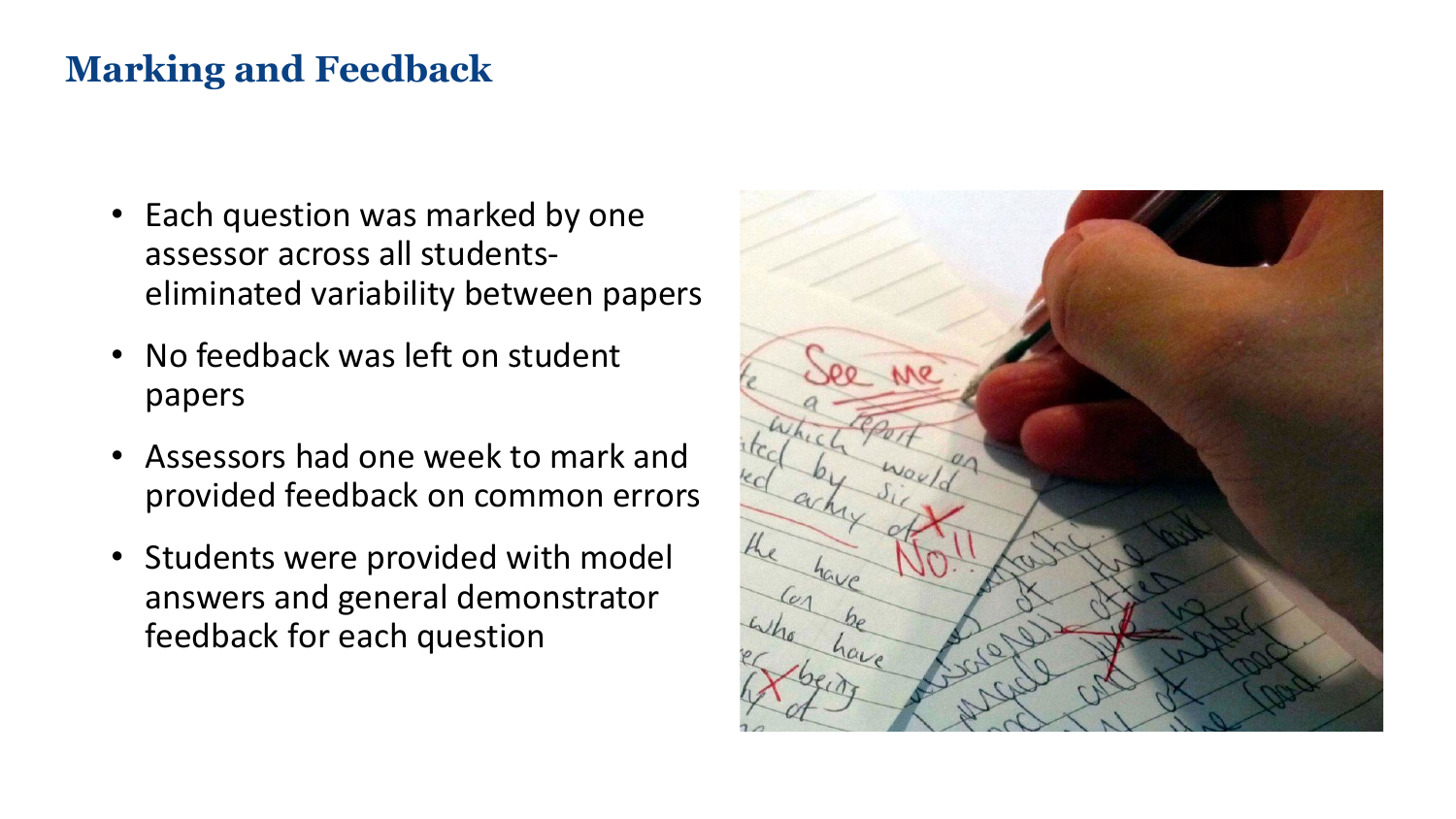# **So did everyone get an H1?**

|                | MST1   | <b>MST2</b> | <b>MST Total</b> | EOS %  | <b>Total</b> |
|----------------|--------|-------------|------------------|--------|--------------|
| <b>2020 S1</b> | 77.15% | 72.36%      | 74.22%           | 70.73% | 73.90%       |
| <b>2019 S2</b> | 67.53% | 71.39%      | 69.26%           | 64.24% | 67.95%       |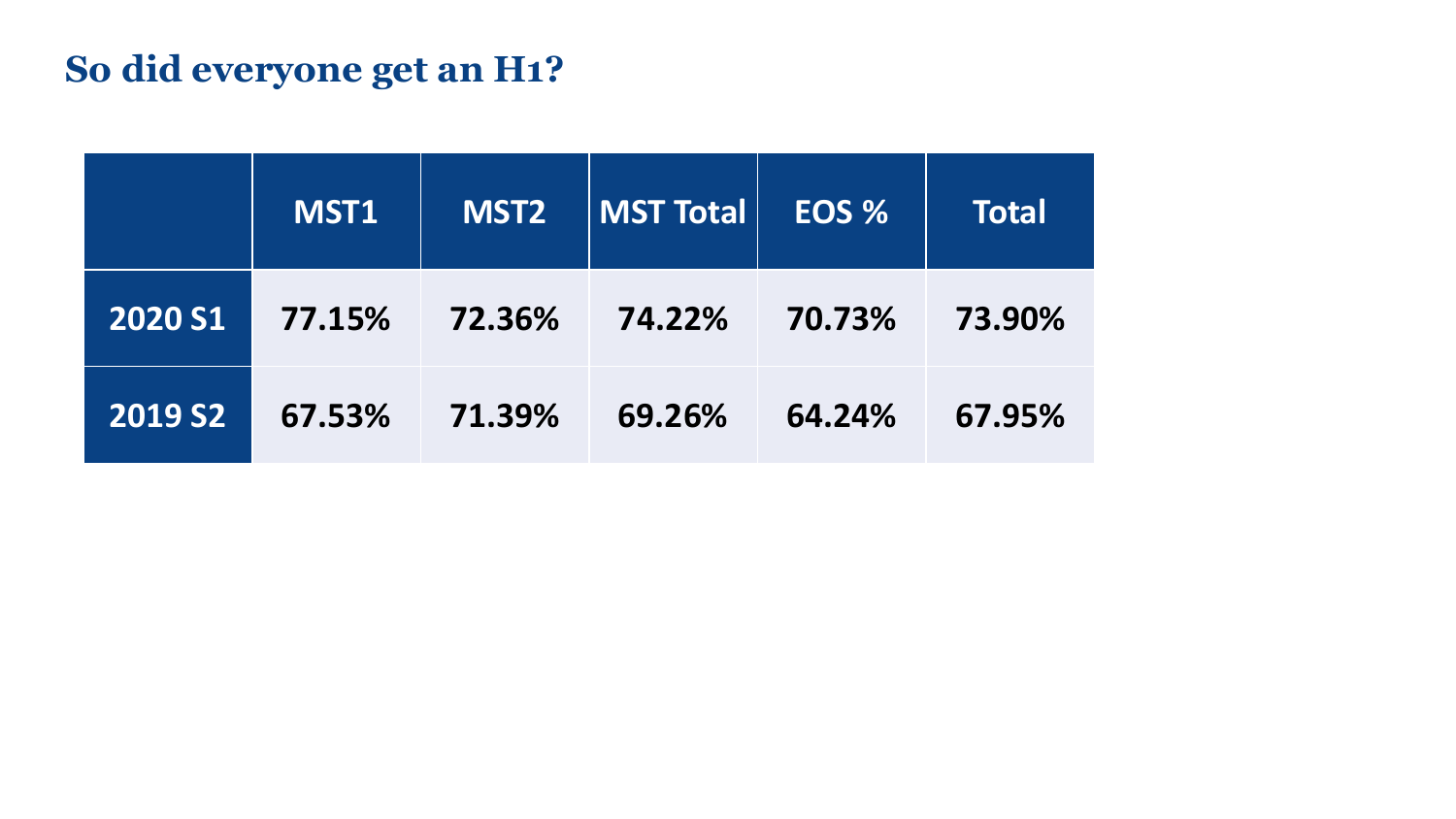## **The Pros**

- Easy to deploy
	- Didn't need to make adjustments for AEAs or time zones
	- Very little 'policing' required
	- No stress about tight time windows
- Students were actually discussing and researching the material
- Written responses highlight students who understand the material
- Anecdotally, students responded well to the format, appreciating the flexibility and feedback

### **The Cons**

- Students with 'good study groups' were advantaged
- Marking time and \$
- Difficult to write questions- not appropriate for all disciplines
- Potential for 'passengers' in study groups
- Can't re-use tests

#### **The Dons**